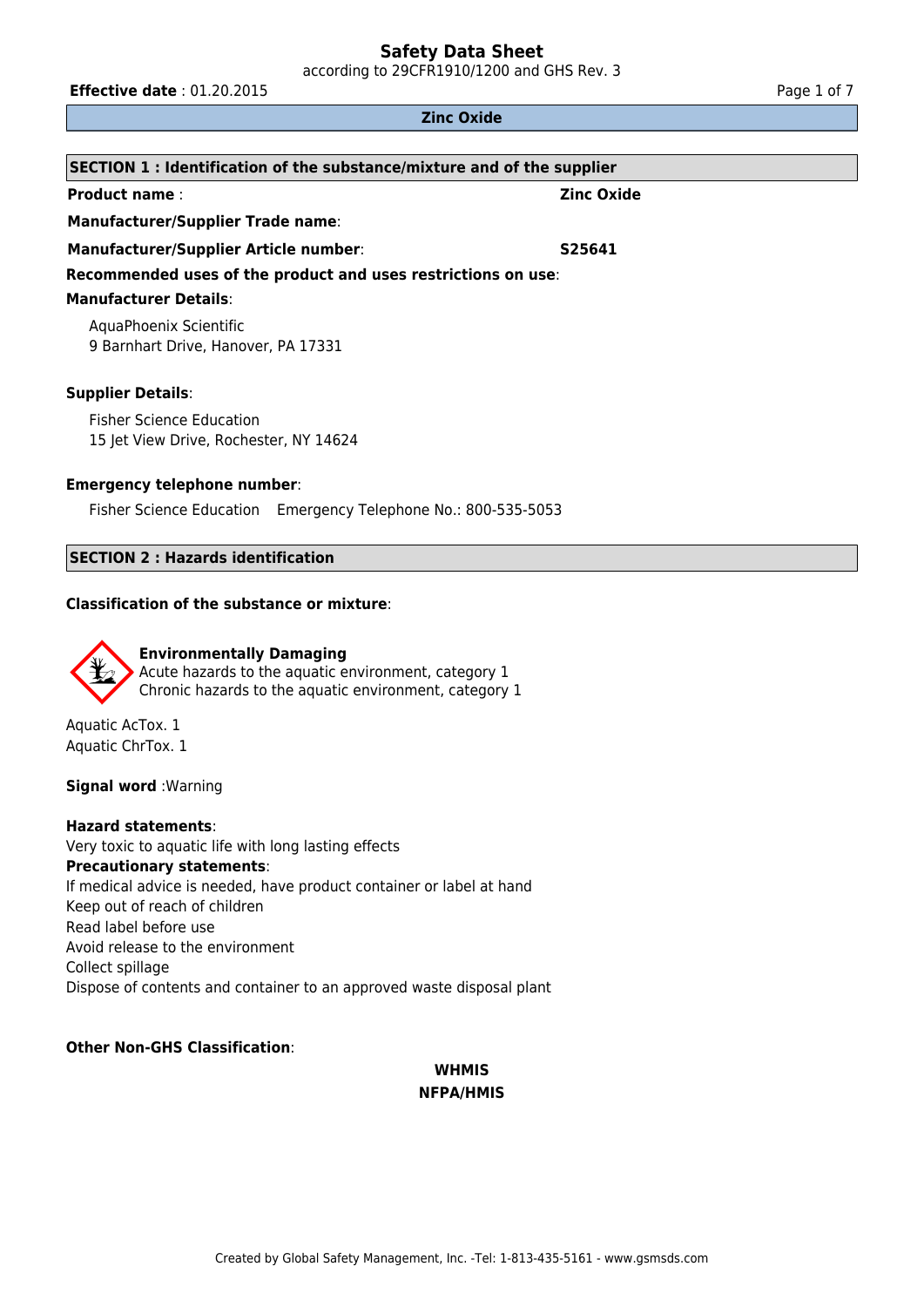## **Safety Data Sheet** according to 29CFR1910/1200 and GHS Rev. 3

**Effective date** : 01.20.2015 **Page 2 of 7 Page 2 of 7** 

#### **Zinc Oxide**



## **SECTION 3 : Composition/information on ingredients**

# **Ingredients:**  $\text{CAS } 1314-13-2$   $\text{Zinc } 0 \times 1314-13-2$   $\text{Zinc } 0 \times 1314-13-2$ Percentages are by weight

## **SECTION 4 : First aid measures**

## **Description of first aid measures**

**After inhalation:** Loosen clothing as necessary and position individual in a comfortable position.Move exposed to fresh air. Give artificial respiration if necessary. If breathing is difficult give oxygen.Consult a physician.

**After skin contact:** Wash hands and exposed skin with soap and plenty of water. Consult a physician.

**After eye contact:** Protect unexposed eye. Rinse or flush exposed eye gently using water for 15-20 minutes. Remove contact lenses while rinsing.Consult a physician.

**After swallowing:** Rinse mouth thoroughly. Do not induce vomiting. Never give anything by mouth to an unconscious person.Consult a physician.

## **Most important symptoms and effects, both acute and delayed:**

Irritation.Headache.Nausea.Shortness of breath.;

## **Indication of any immediate medical attention and special treatment needed:**

If seeking medical attention provide SDS document to physician. Physician should treat symptomatically.

## **SECTION 5 : Firefighting measures**

## **Extinguishing media**

**Suitable extinguishing agents:** Use water, dry chemical, chemical foam, carbon dioxide, or alcohol-resistant foam.

## **For safety reasons unsuitable extinguishing agents:**

## **Special hazards arising from the substance or mixture:**

Thermal decomposition can lead to release of irritating gases and vapors.

## **Advice for firefighters:**

**Protective equipment:** Wear protective eyeware, gloves, and clothing. Refer to Section 8.

**Additional information (precautions):** Avoid inhaling gases, fumes, dust, mist, vapor, and aerosols. Avoid contact with skin, eyes, and clothing.Avoid generating dust.

#### **SECTION 6 : Accidental release measures**

#### **Personal precautions, protective equipment and emergency procedures:**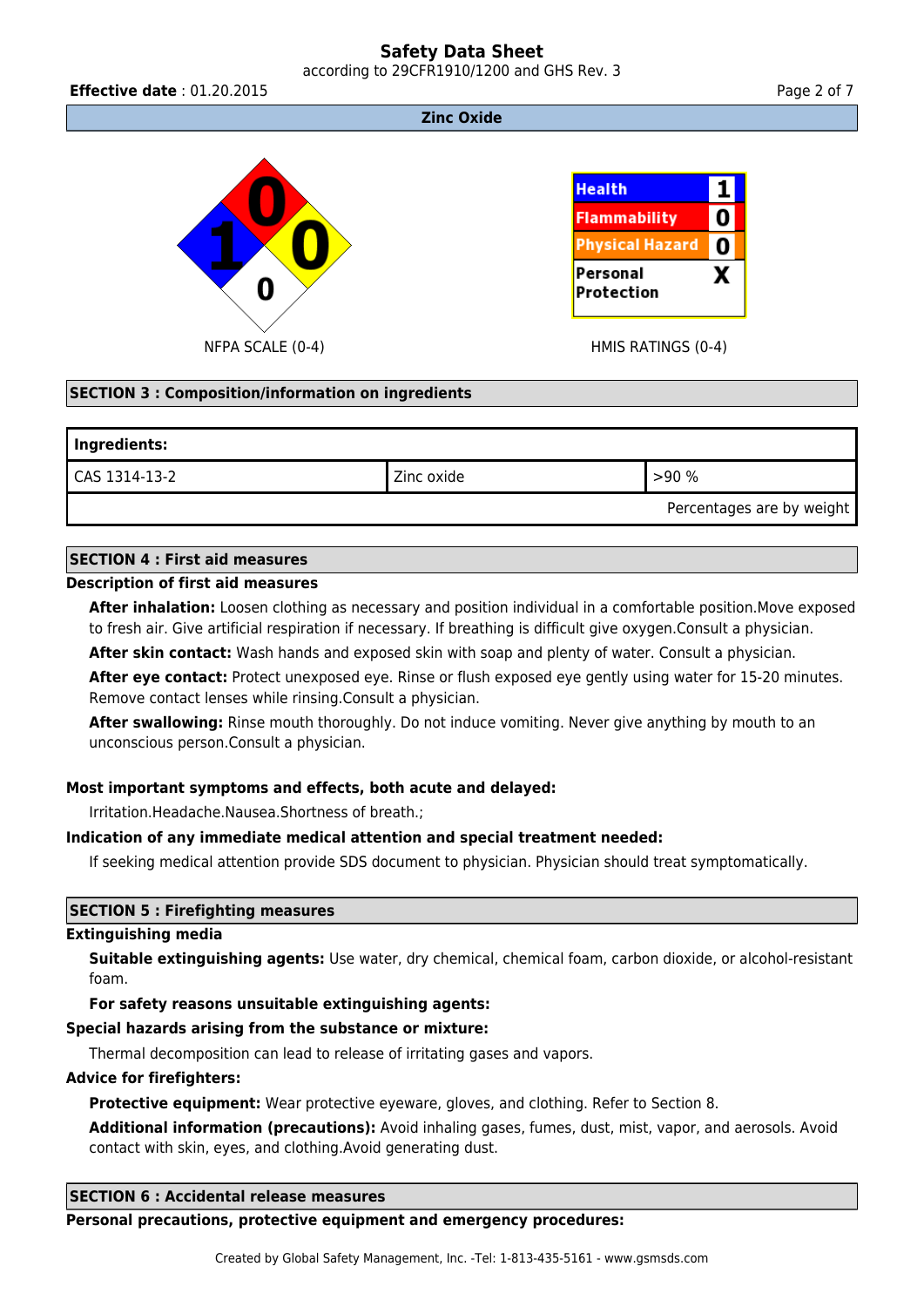according to 29CFR1910/1200 and GHS Rev. 3

**Effective date** : 01.20.2015 **Page 3 of 7 Page 3 of 7** 

#### **Zinc Oxide**

Ensure adequate ventilation.Ensure that air-handling systems are operational.

#### **Environmental precautions:**

Should not be released into environment.Prevent from reaching drains, sewer, or waterway. Prevent further leakage or spillage.

### **Methods and material for containment and cleaning up:**

Wear protective eyeware, gloves, and clothing. Refer to Section 8.Sweep up and containerize for disposal. Avoid generating dust. Always obey local regulations.If necessary use trained response staff or contractor. Evacuate personnel to safe areas. Pick up and arrange disposal without creating dust.Keep in suitable closed containers for disposal.Follow proper disposal methods. Refer to Section 13.

### **Reference to other sections:**

## **SECTION 7 : Handling and storage**

## **Precautions for safe handling:**

Avoid contact with skin, eyes, and clothing.Follow good hygiene procedures when handling chemical materials. Refer to Section 8.Follow proper disposal methods. Refer to Section 13.Wash hands after handling. Avoid contact with skin and eyes. Handle in accordance with good industrial hygiene and safety practice.Do not eat, drink, smoke, or use personal products when handling chemical substances.Avoid generating dust.

#### **Conditions for safe storage, including any incompatibilities:**

Store in a cool location. Keep away from food and beverages.Protect from freezing and physical damage.Provide ventilation for containers. Keep container tightly sealed.Store away from incompatible materials.

#### **SECTION 8 : Exposure controls/personal protection**





| <b>Control Parameters:</b>               | 1314-13-2, Zinc oxide, 2 mg/m3 USA. ACGIH (TLV)<br>1314-13-2, Zinc oxide, TWA 5 mg/m3 USA. NIOSH                                                                                                                                                                                                                                                                                                 |
|------------------------------------------|--------------------------------------------------------------------------------------------------------------------------------------------------------------------------------------------------------------------------------------------------------------------------------------------------------------------------------------------------------------------------------------------------|
| <b>Appropriate Engineering controls:</b> | Emergency eye wash fountains and safety showers should be available in<br>the immediate vicinity of use or handling. Provide exhaust ventilation or<br>other engineering controls to keep the airborne concentrations of vapor<br>and mists below the applicable workplace exposure limits (Occupational<br>Exposure Limits-OELs) indicated above.                                               |
| <b>Respiratory protection:</b>           | Not required under normal conditions of use. Where risk assessment<br>shows air-purifying respirators are appropriate use a full-face particle<br>respirator type N100 (US) or type P3 (EN 143) respirator cartridges as a<br>backup to engineering controls. When necessary use NIOSH approved<br>breathing equipment.                                                                          |
| <b>Protection of skin:</b>               | Select glove material impermeable and resistant to the substance. Select<br>glove material based on rates of diffusion and degradation. Dispose of<br>contaminated gloves after use in accordance with applicable laws and<br>good laboratory practices. Use proper glove removal technique without<br>touching outer surface. Avoid skin contact with used gloves. Wear<br>protective clothing. |
| Eye protection:                          | Wear equipment for eye protection tested and approved under<br>appropriate government standards such as NIOSH (US) or EN<br>166(EU). Safety glasses or goggles are appropriate eye protection.                                                                                                                                                                                                   |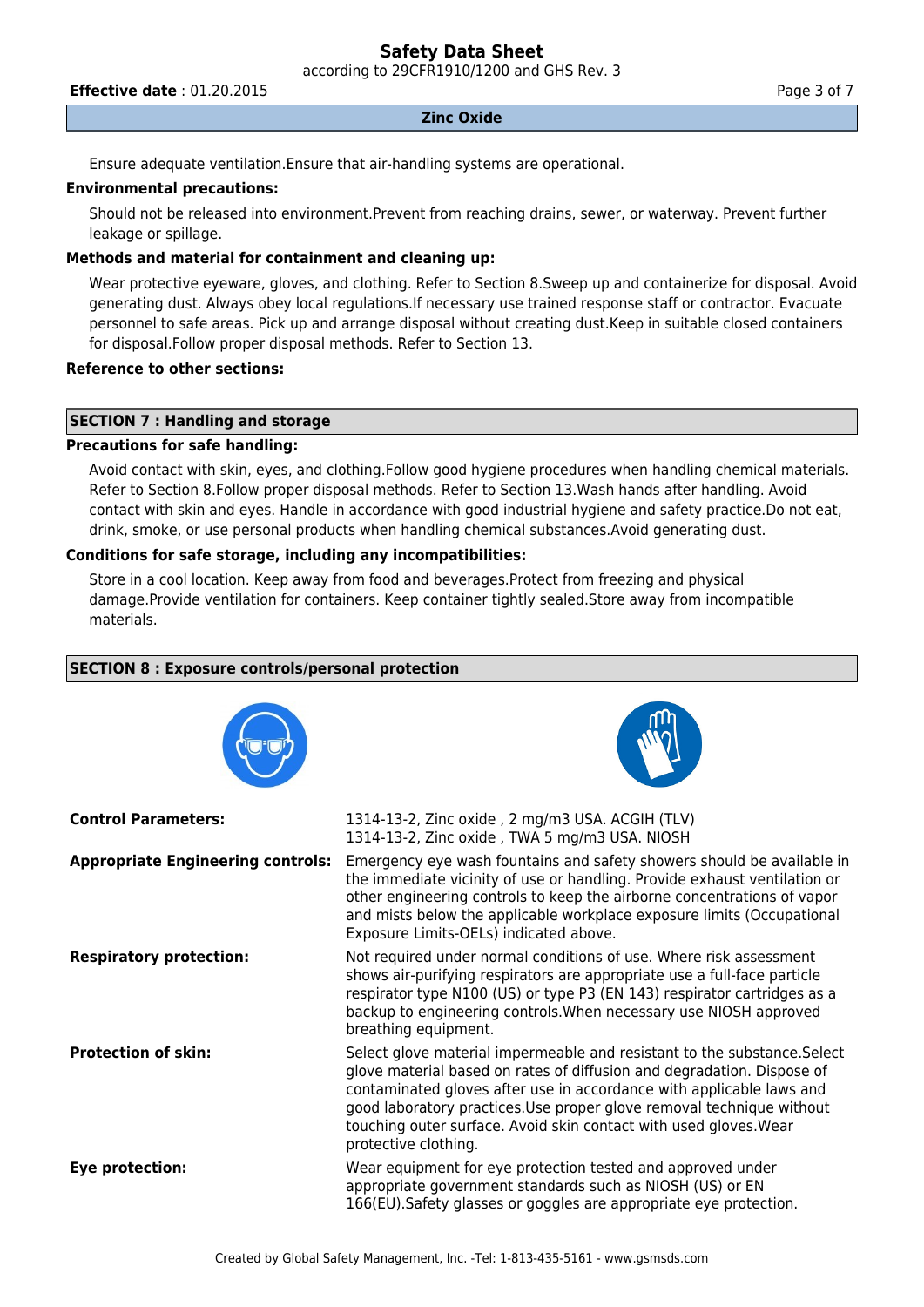according to 29CFR1910/1200 and GHS Rev. 3

**Effective date** : 01.20.2015 **Page 4 of 7 Page 4 of 7** 

#### **Zinc Oxide**

**General hygienic measures:** Perform routine housekeeping. Wash hands before breaks and at the end of work. Avoid contact with skin, eyes, and clothing.Before wearing wash contaminated clothing.

#### **SECTION 9 : Physical and chemical properties**

| <b>Appearance (physical</b><br>state,color): | Off - white solid                   | <b>Explosion limit lower:</b><br><b>Explosion limit upper:</b> | Non Explosive<br>Non Explosive                                   |
|----------------------------------------------|-------------------------------------|----------------------------------------------------------------|------------------------------------------------------------------|
| Odor:                                        | <b>Odorless</b>                     | Vapor pressure:                                                | Not Determined                                                   |
| Odor threshold:                              | Not Determined                      | Vapor density:                                                 | Not Determined                                                   |
| pH-value:                                    | 7 50 g/l aqueous solution<br>(susp) | <b>Relative density:</b>                                       | 5.610 g/cm3                                                      |
| <b>Melting/Freezing point:</b>               | 1975°C                              | Solubilities:                                                  | Insoluble                                                        |
| <b>Boiling point/Boiling</b><br>range:       | Not Determined                      | <b>Partition coefficient (n-</b><br>octanol/water):            | Not Determined                                                   |
| <b>Flash point (closed</b><br>$cup$ ):       | Not Determined                      | <b>Auto/Self-ignition</b><br>temperature:                      | Not Determined                                                   |
| <b>Evaporation rate:</b>                     | Not Determined                      | <b>Decomposition</b><br>temperature:                           | Not Determined                                                   |
| <b>Flammability</b><br>(solid, gaseous):     | Not Determined                      | Viscosity:                                                     | a. Kinematic: Not<br>Determined<br>b. Dynamic: Not<br>Determined |
| <b>Density: Not Determined</b>               |                                     |                                                                |                                                                  |

## **SECTION 10 : Stability and reactivity**

**Reactivity:**Nonreactive under normal conditions. **Chemical stability:**Stable under normal conditions. **Possible hazardous reactions:**None under normal processing. **Conditions to avoid:**Incompatible materials.Dust generation. **Incompatible materials:**Strong oxidizing agents.Magnesium. Chlorinated rubber. **Hazardous decomposition products:**Zinc oxides

## **SECTION 11 : Toxicological information**

| <b>Acute Toxicity:</b>                              |           |                                                 |  |
|-----------------------------------------------------|-----------|-------------------------------------------------|--|
| Oral:                                               | 1314-13-2 | LD50 Oral - mouse - 7,950 mg/kg                 |  |
| Inhalation:                                         | 1314-13-2 | LC50 Inhalation - mouse - 2,500 mg/m3           |  |
| <b>Chronic Toxicity: No additional information.</b> |           |                                                 |  |
| <b>Corrosion Irritation:</b>                        |           |                                                 |  |
| Dermal:                                             | 1314-13-2 | Skin - rabbit Result: Mild skin irritation - 24 |  |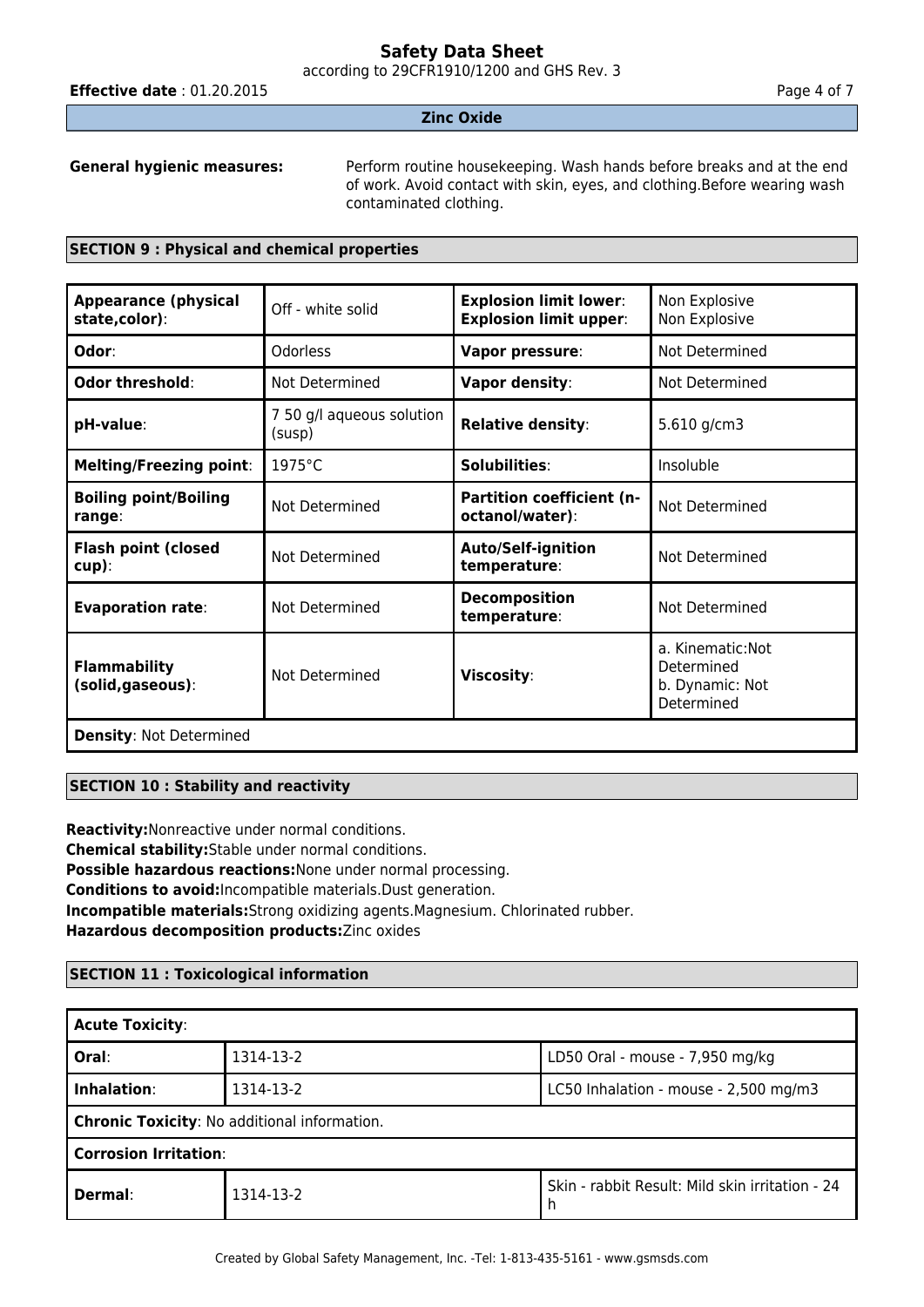according to 29CFR1910/1200 and GHS Rev. 3

**Effective date** : 01.20.2015 **Page 5 of 7 Page 5 of 7** 

### **Zinc Oxide**

| Ocular:                            | 1314-13-2 | Eyes - rabbit Result: Mild eye irritation - 24<br>n                                                                                                                          |  |
|------------------------------------|-----------|------------------------------------------------------------------------------------------------------------------------------------------------------------------------------|--|
| Sensitization:                     |           | No additional information.                                                                                                                                                   |  |
| <b>Single Target Organ (STOT):</b> |           | No additional information.                                                                                                                                                   |  |
| <b>Numerical Measures:</b>         |           | No additional information.                                                                                                                                                   |  |
| <b>Carcinogenicity:</b>            |           | No additional information.                                                                                                                                                   |  |
| <b>Mutagenicity:</b>               |           | 1314-13-2: Hamster Embryo Unscheduled<br>DNA synthesis. 1314-13-2: Hamster Embryo<br>Morphological transformation. 1314-13-2:<br>Hamster Embryo Sister chromatid<br>exchange |  |
| <b>Reproductive Toxicity:</b>      |           | No additional information.                                                                                                                                                   |  |

#### **SECTION 12 : Ecological information**

#### **Ecotoxicity**

```
Toxicity to fish LC50 - Oncorhynchus mykiss (rainbow trout) - 1.1 mg/l - 96.0 h: 1314-13-2
Toxicity to daphnia and other aquatic invertebrates EC50 - Daphnia magna (Water flea) - 0.098
mg/l - 48 h: 1314-13-2
```
#### **Persistence and degradability**:

#### **Bioaccumulative potential**:

#### **Mobility in soil**:

**Other adverse effects**: 1314-13-2: Very toxic to aquatic life. An environmental hazard cannot be excluded in the event of unprofessional handling or disposal.

#### **SECTION 13 : Disposal considerations**

#### **Waste disposal recommendations**:

Contact a licensed professional waste disposal service to dispose of this material.Dispose of empty containers as unused product.Product or containers must not be disposed with household garbage. It is the responsibility of the waste generator to properly characterize all waste materials according to applicable regulatory entities (US 40CFR262.11). Chemical waste generators must determine whether a discarded chemical is classified as a hazardous waste. Chemical waste generators must also consult local, regional, and national hazardous waste regulations. Ensure complete and accurate classification.

## **SECTION 14 : Transport information**

#### **UN-Number**

3077

#### **UN proper shipping name**

ENVIRONMENTALLY HAZARDOUS SUBSTANCE, SOLID, N.O.S. (Zinc oxide)

## **Transport hazard class(es)**

All<sup>k</sup> Class: 9 Miscellaneous dangerous substances and articles **Packing group: III** 

**Environmental hazard**: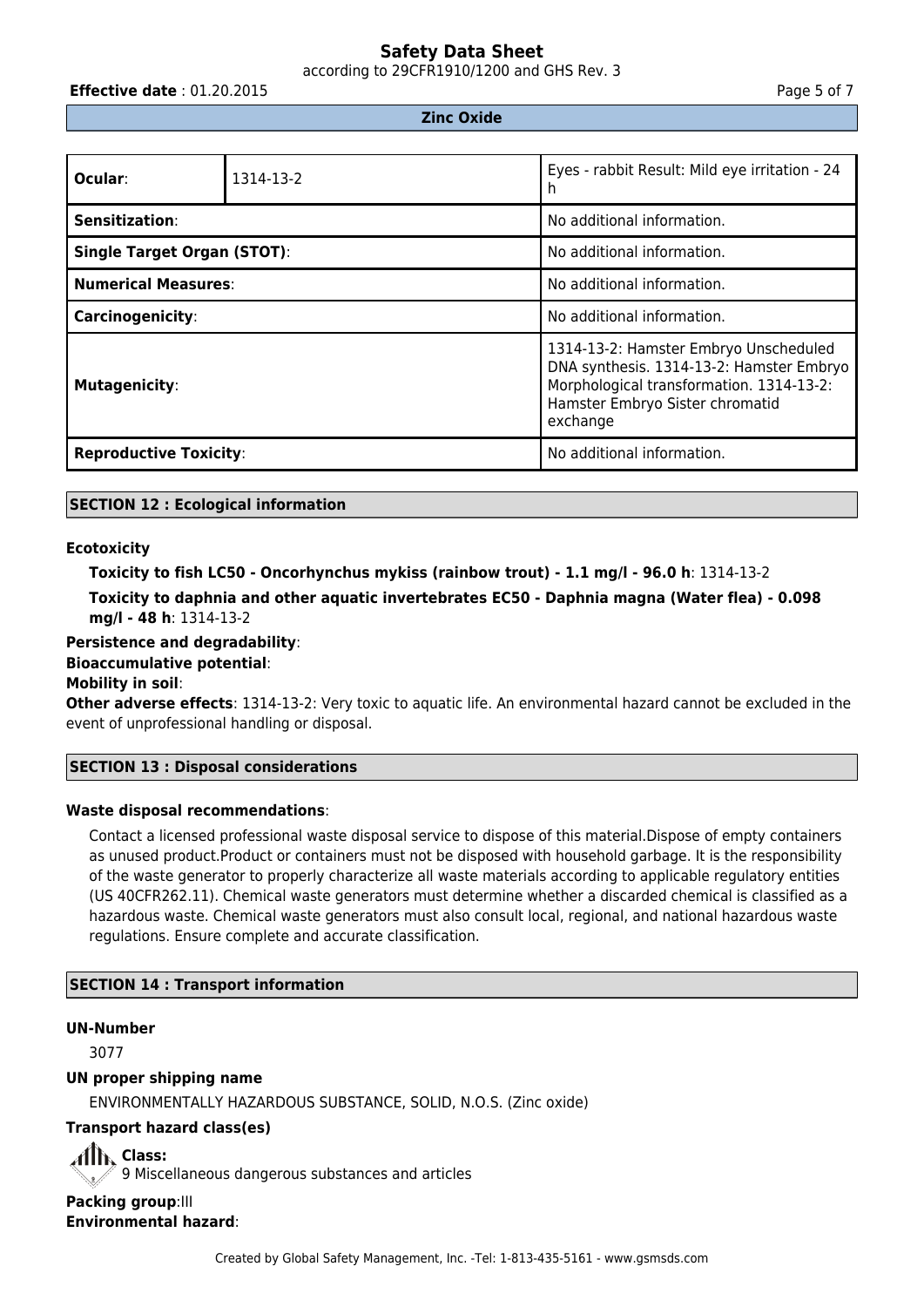according to 29CFR1910/1200 and GHS Rev. 3

**Effective date** : 01.20.2015 **Page 6 of 7 Page 6 of 7** 

#### **Zinc Oxide**

#### **Transport in bulk**: **Special precautions for user**:

**SECTION 15 : Regulatory information**

### **United States (USA)**

**SARA Section 311/312 (Specific toxic chemical listings)**:

### **SARA Section 313 (Specific toxic chemical listings)**:

1314-13-2 Zinc Oxide

## **RCRA (hazardous waste code)**:

None of the ingredients is listed

#### **TSCA (Toxic Substances Control Act)**:

All ingredients are listed.

#### **CERCLA (Comprehensive Environmental Response, Compensation, and Liability Act)**:

None of the ingredients is listed

## **Proposition 65 (California)**:

## **Chemicals known to cause cancer**:

None of the ingredients is listed

#### **Chemicals known to cause reproductive toxicity for females**:

None of the ingredients is listed

## **Chemicals known to cause reproductive toxicity for males**:

None of the ingredients is listed

## **Chemicals known to cause developmental toxicity**:

None of the ingredients is listed

#### **Canada**

## **Canadian Domestic Substances List (DSL)**:

All ingredients are listed.

## **Canadian NPRI Ingredient Disclosure list (limit 0.1%)**:

None of the ingredients is listed

## **Canadian NPRI Ingredient Disclosure list (limit 1%)**:

1314-13-2 Zinc Oxide

## **SECTION 16 : Other information**

This product has been classified in accordance with hazard criteria of the Controlled Products Regulations and the SDS contains all the information required by the Controlled Products Regulations.Note:. The responsibility to provide a safe workplace remains with the user.The user should consider the health hazards and safety information contained herein as a guide and should take those precautions required in an individual operation to instruct employees and develop work practice procedures for a safe work environment.The information contained herein is, to the best of our knowledge and belief, accurate.However, since the conditions of handling and use are beyond our control, we make no guarantee of results, and assume no liability for damages incurred by the use of this material.It is the responsibility of the user to comply with all applicable laws and regulations applicable to this material.

## **GHS Full Text Phrases**: